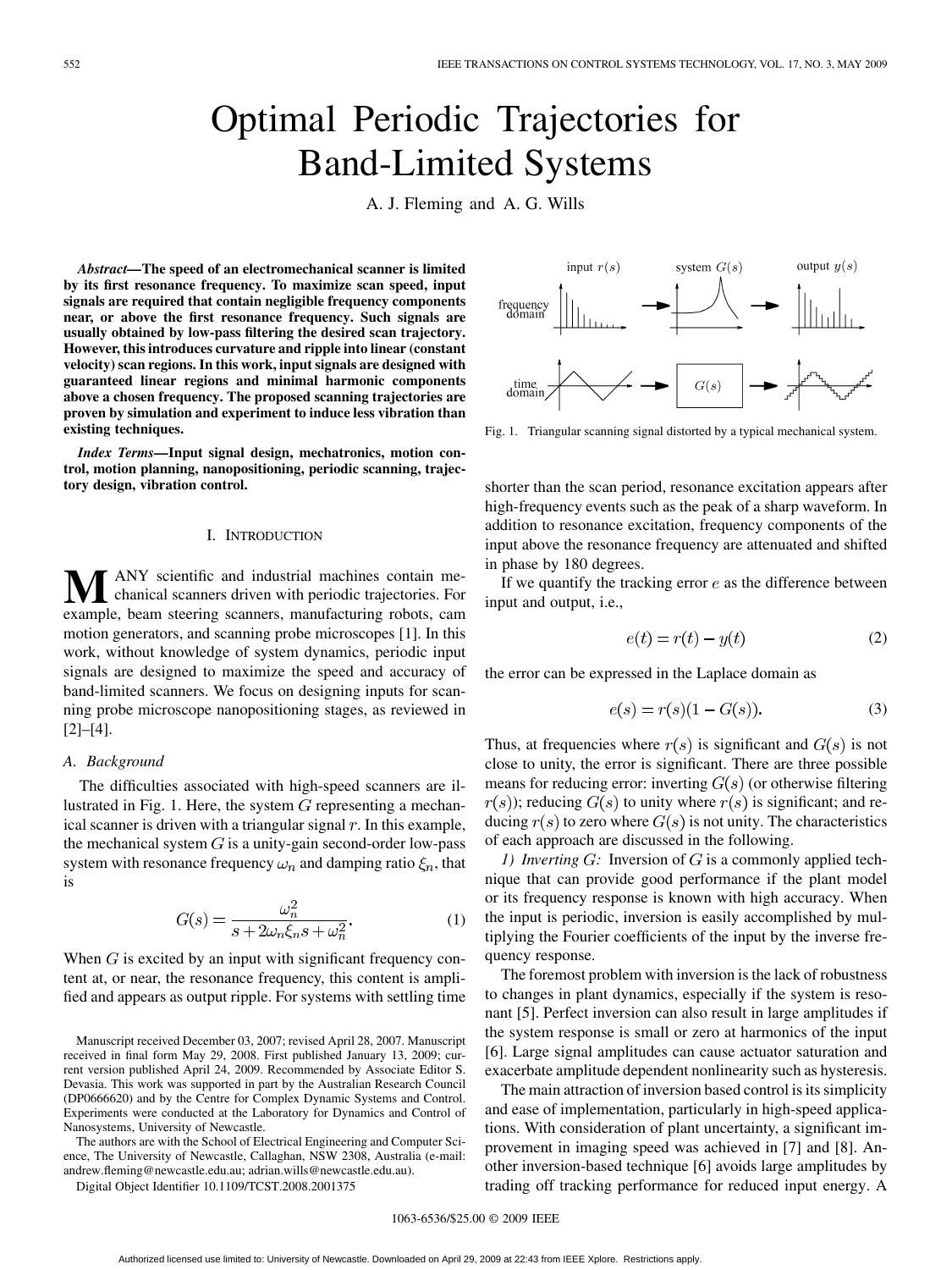

Fig. 2. Fourier coefficients of a triangle wave  $c_k$  filtered by  $F(j\omega)$ . Harmonics  $k$  from 9 onwards are removed.

related work [9] generates optimal output trajectories with minimal input energy and was successfully applied to a scanning tunneling microscope scanner.

Iterative inversion is a more elaborate technique that requires a sensor, but overcomes many limitations of linear inversion and can provide excellent performance when no exogenous disturbance is present [10]. Iterative techniques however, require time to converge, can generate large input signals, and require digital signal processing hardware.

Compared to feedback control, it is difficult or impossible to use feedforward compensation for accurate inversion of nonlinearity such as hysteresis. There is also no immunity to exogenous disturbance, offset, and gain drift.

2) Controlling G: Controlling G is a popular method for linearizing electromechanical systems at low-frequencies. Proportional-integral (PI) controllers, with and without notch filters for gain-margin improvement are commonly used, for a review see [2]–[4]. If sufficient sensor bandwidth is available, feedback control can also be used to damp mechanical resonance. For this purpose, positive position feedback (PPF) control and variants are straightforward to implement and perform well [11]–[13]. The major disadvantages of feedback are: the addition of sensorinduced noise, limited bandwidth, and tracking lag.

The addition of a feedforward controller can significantly improve the bandwidth and tracking lag of feedback systems without compromising stability or induced noise [14], [15]. However, due to the nature of feedforward control, immunity to hysteresis and disturbance is not improved and performance robustness can be reduced [16].

If only attenuation of mechanical resonance is required, the technique of shunt damping can be employed as an alternative to sensor-based feedback control [17], [18]. Shunt damping can provide attenuation of mechanical resonance without contributing sensor-induced noise.

*3) Reducing the Magnitude of*  $r(s)$ : Reducing the magnitude of  $r(s)$  towards zero at frequencies near and above the resonance is a simple, practical and popular technique for minimizing induced vibration. The most obvious technique for reducing high-frequency content in  $r(s)$  is to simply low-pass filter the signal. For periodic signals, this can be performed perfectly in the frequency domain by multiplying the Fourier coefficients of the reference signal with the filter magnitude specification, then applying the inverse Fourier transform.

The greatest disadvantage of low-pass filtering is the ripple introduced into linear (constant velocity) regions of the scan. As an explanation, consider the Fourier coefficients  $c_k$  of a periodic triangle wave shown in Fig. 2. If the filter  $F(s)$  is designed to pass the first  $K$  harmonics and attenuate the remainder, the

filtered triangle wave  $y(t)$  can be viewed as the original ideal trajectory  $r(t)$ , minus an error signal  $e(t)$ , i.e.,

$$
y(t) = r(t) * F(t) = r(t) - e(t).
$$
 (4)

Conceptually, the error signal  $e(t)$  is the *rippled part* of  $y(t)$ . In the frequency domain,  $e(s)$  is comprised of the frequency components removed from  $r(s)$  by  $F(s)$ , i.e.,

$$
e(s) = r(s) - y(s) = r(s) - F(s)r(s) = r(s)(1 - F(s)).
$$
 (5)

More exactly, the Fourier coefficients of  $e(t)$  are those of the original triangle above  $k = K$ . That is, if  $e_k$  is the Fourier coefficients of  $e(t)$ 

$$
e_k = \begin{cases} 0, & \text{when } -K < k < K \\ c_k, & \text{otherwise.} \end{cases} \tag{6}
$$

The power  $P_e$  in the error signal  $e(t)$  can be quantified using Parseval's equality

$$
P_e = \sum_{k=-\infty}^{\infty} |c_k|^2.
$$
 (7)

As a consequence of this equality, the error becomes larger as signal bandwidth is reduced. This contradicts the original goal of low-pass filtering, to reduce scan error. Furthermore, as the filter  $F(s)$  becomes more efficient, i.e., provides faster roll-off and better attenuation, the error also increases.

To eliminate the ripple and curvature introduced by frequency domain filtering, time-domain signal shaping was developed. This allows critical parts of the trajectory to be retained while corners and turnaround points are smoothed to reduce high-frequency content. The most straightforward signal shaping method is the minimum acceleration technique. This involves replacing the turning points of a trajectory with a smooth quadratic curve. Although this minimizes inertial force, it does not lead to optimal tracking performance. Minimum acceleration signals were used by Rost and colleagues to achieve SPM imaging rates of up to 200 frames/s [19].

Better performance than the minimum acceleration signal can be achieved by convolving the desired trajectory with a signal that minimizes induced vibration [20]–[22]. The foremost reported disadvantages of convolution techniques are: the significant filter length, sensitivity to parameter variation, and increased control signal magnitude [20].

A more recent technique that was introduced specifically for high-speed scanning is the shaped-triangle technique [23]. This signal is a triangle wave with a flat section, persisting for half the resonance period, at each signal apex. The shaped-triangle technique can provide excellent performance if the resonance frequency is exactly known and the mechanical system is second order. Unfortunately, the performance degrades if the resonance frequency is not exactly known or if the system order is greater than two.

#### *B. Contribution of This Work*

In this work, a new technique for designing periodic input trajectories is proposed. The method optimizes a desired trajectory based on frequency domain and/or time domain cost-functions. A key feature is that certain parts of the trajectory can be fixed.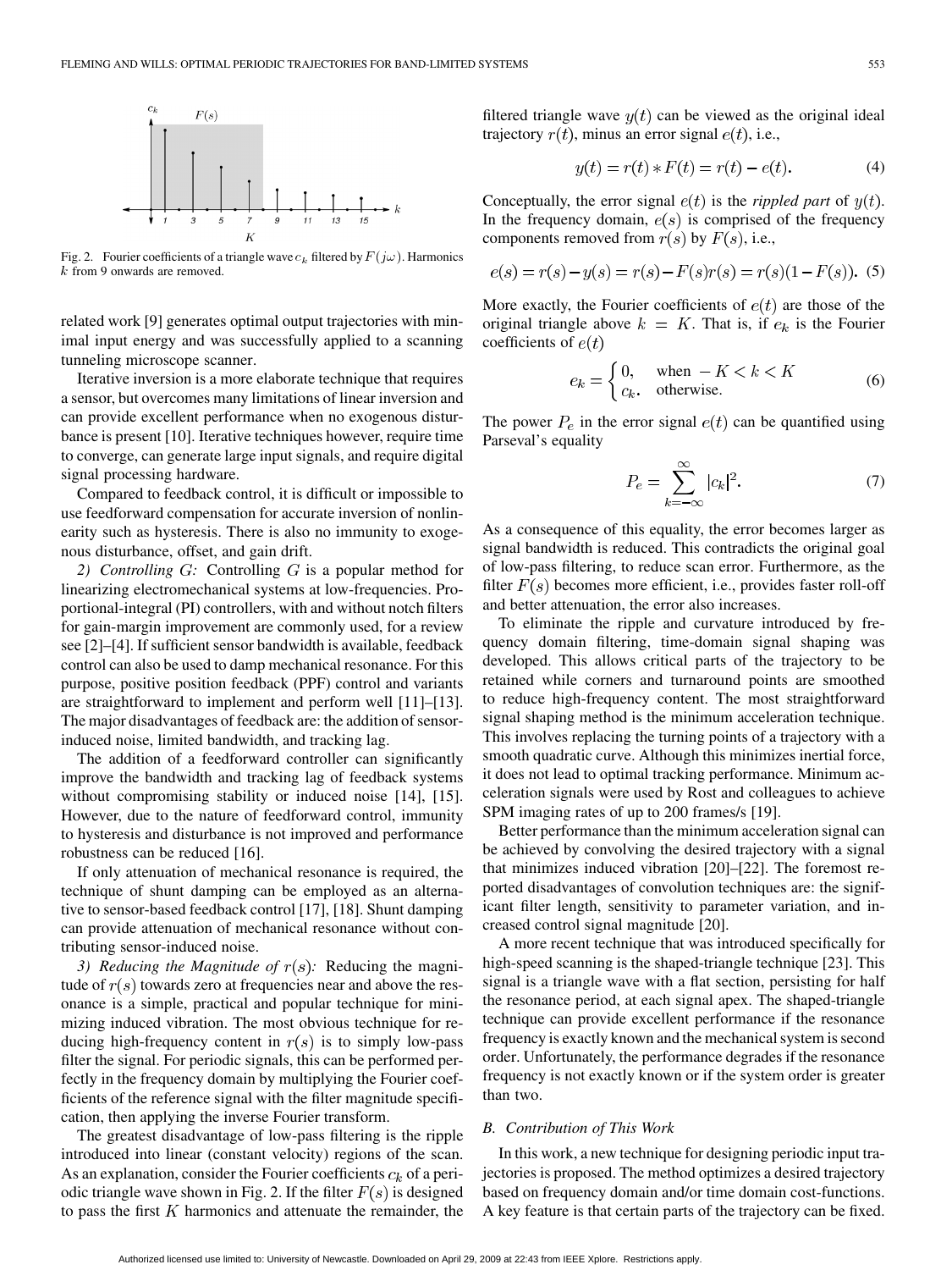

Fig. 3. Periodic signal  $r(t)$  and its samples  $r_n$ .

For scanning applications, the proposed technique can be used to design input signals with perfectly linear (constant velocity) regions and minimal signal power above a chosen frequency. Comparison with other techniques shows a significant reduction in tracking error.

The proposed technique is most closely related to signal shaping and convolution techniques discussed in the previous subsection. The resulting optimal signals are similar in appearance to minimum acceleration signals but provide much improved performance. Unlike feedforward and feedback techniques, a parametric model or sensor is not required and the implementation is straightforward.

In the following section, a signal optimization scheme is proposed that allows parts of the trajectory to be fixed. In Section III, a range of cost functions are described that minimize properties such as acceleration and signal power. These can be used to generate signals with fixed and free regions that are optimal with respect to the chosen cost function. The frequencyweighted-power cost function is discussed in Section V as a technique for generating input signals for low-bandwidth positioning stages. The performance with respect to other techniques is evaluated by simulation in Section VI and experiment in Section VII. A summary of results and conclusions follow in Section VIII.

# II. SIGNAL OPTIMIZATION

In this section, the signal optimization problem is defined and solved. The method begins with an ideal scanning trajectory, this is split into regions that are fixed, and regions that can be modified. The variable parts are then redesigned to minimize a quadratic cost function. In Section III, cost functions are described for various time and frequency domain objectives.

Consider the triangular waveform  $r(t)$  plotted in Fig. 3. The samples of  $r(t)$  are denoted  $r_n = r(\Delta n)$ , where  $\Delta$  is the sampling interval,  $n \in \{0, 1, 2, \dots, N-1\}$  and N is the number of samples per period. In the illustration, the sampling frequency  $F_s = 1/\Delta$  is equal to eight times the triangle frequency  $F_T$ .

The samples of  $r(t)$  over one period can be written in vector notation

$$
r = \begin{bmatrix} r_1 \\ r_2 \\ r_2 \\ \vdots \\ r_{N-1} \end{bmatrix} = \begin{bmatrix} r(0) \\ r(\Delta) \\ r(2\Delta) \\ \vdots \\ r((N-1)\Delta) \end{bmatrix} . \tag{8}
$$

This notation will be used throughout the remainder of this paper. That is, the vector of samples of one period of a waveform  $x(t)$  will be denoted x, where  $x \in \mathcal{R}^{N \times 1}$ .

In this work, we seek a new signal  $\eta$  that is equal to  $r$  at an arbitrary set of sample indices  $S$  and free to vary elsewhere. The free part of the signal is varied to minimize the quadratic cost  $y<sup>T</sup>Hy$ . That is, we seek y that is the solution to

$$
y = \arg\min_{x} x^{T} H x
$$
  
subject to  $x_{k} = r_{k} \quad k \in S$  (9)

where  $x \in \mathbb{R}^{N \times 1}$  and  $H \in \mathbb{R}^{N \times N}$ . Problem (9) is equivalent to the linearly constrained convex quadratic optimization problem [24]

$$
y = \arg\min_{x} x^{T} Hx + 2f^{T} x
$$
  
subject to  $Ax = r(S)$  (10)

where A is the selection matrix representing S and  $r(S)$  is a row vector containing the samples of  $r_n$  indexed by the values of  $S$ .

The solution to problem (10) can be stated in matrix form as [24]

$$
\begin{bmatrix} H & A^T \\ A & 0 \end{bmatrix} \begin{bmatrix} y \\ \lambda \end{bmatrix} = \begin{bmatrix} -f \\ r(S) \end{bmatrix}
$$
 (11)

where  $\lambda$  are the Lagrange multipliers [24].

A solution to (11) may be obtained by

$$
\begin{bmatrix} y \\ \lambda \end{bmatrix} = \begin{bmatrix} H & A^T \\ A & \mathbf{0} \end{bmatrix}^{-1} \begin{bmatrix} -f \\ r(S) \end{bmatrix}
$$
 (12)

provided the above matrix inverse exists.

To this end, we notice that  $A$  has full row rank (since it is constructed as rows of the identity matrix) and  $AA<sup>T</sup> = I$ , so that  $A<sup>T</sup>$  forms a basis for the row space of A. Let Z be defined as the matrix formed from the rows of the identity matrix that are not present in A, e.g., if  $N = 5$  and  $S = \{2,3\}$  then

| $A=\begin{bmatrix} 0&1&0&0&0\\ 0&0&1&0&0 \end{bmatrix}$                                          |  |  |  |
|--------------------------------------------------------------------------------------------------|--|--|--|
|                                                                                                  |  |  |  |
| $Z = \begin{bmatrix} 1 & 0 & 0 & 0 & 0 \\ 0 & 0 & 0 & 1 & 0 \\ 0 & 0 & 0 & 0 & 1 \end{bmatrix}.$ |  |  |  |
|                                                                                                  |  |  |  |
|                                                                                                  |  |  |  |

Note that  $AZ^T = 0$  and that the rows of Z form a basis for the null space of  $A$ . Therefore, according to [24, pp. 231–237], the inverse in (12) exists and problem (10) has a unique minimizer if  $ZHZ<sup>T</sup>$  is positive definite. While this condition may be difficult to prescribe, it is easily checked. Indeed, for all the examples presented here, this condition was satisfied.

## III. FREQUENCY DOMAIN COST FUNCTIONS

The weighting matrix  $H$  can be chosen so that the quadratic cost  $x^T H x$  represents a wide variety of frequency domain cost functions, for example, frequency-weighted-power. Techniques for selecting  $H$  follow.

Authorized licensed use limited to: University of Newcastle. Downloaded on April 29, 2009 at 22:43 from IEEE Xplore. Restrictions apply.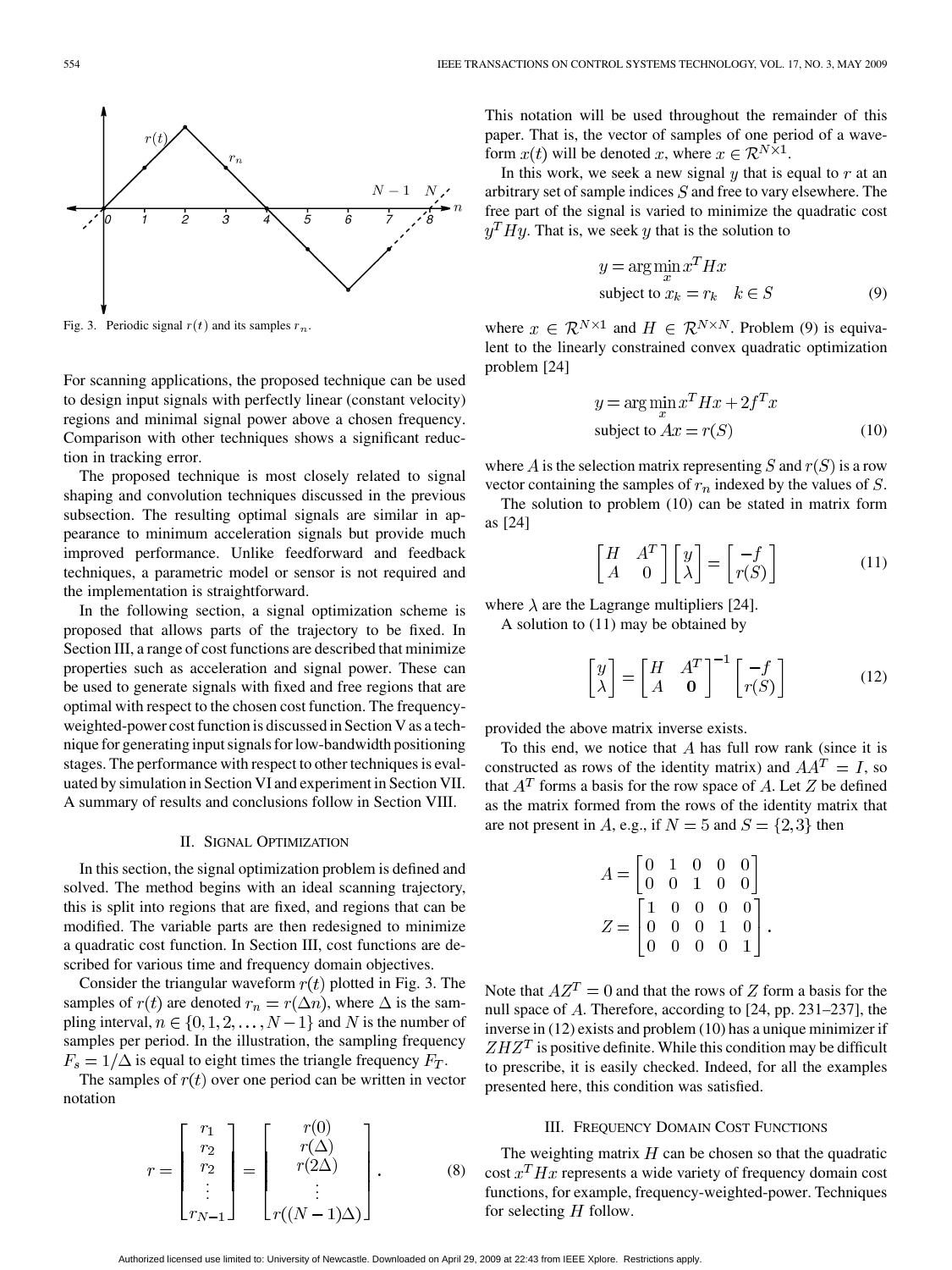

Fig. 4. Fourier components  $c_k$  of r.

#### *A. Background: Discrete Fourier Series*

The discrete Fourier series  $c_k$  of a periodic signal  $r_n$  is described by the analysis function [25]

$$
c_k = \frac{1}{N} \sum_{n=0}^{N-1} r_n e^{-jn\frac{2\pi k}{N}}.
$$
 (13)

The synthesis function is [25]

$$
r_n = \sum_{k=0}^{N-1} c_k e^{jn\frac{2\pi k}{N}}
$$
 (14)

where  $\hat{\omega} = (2\pi k/N)$  is the normalized frequency, and  $(2\pi/N)$ is the normalized fundamental frequency. The real frequency in Hertz is related to  $\hat{\omega}$  by  $f = (\hat{\omega}/2\pi\Delta)$ . As an example, the discrete Fourier components of an eight sample signal are shown in Fig. 4.

The discrete Fourier coefficients of  $r$  can be written in matrix notation

 $c = \frac{1}{N}Er$ 

where

$$
c = \begin{bmatrix} c_0 \\ c_1 \\ c_2 \\ \vdots \\ c_{N-1} \end{bmatrix} \qquad r = \begin{bmatrix} r_0 \\ r_1 \\ r_2 \\ \vdots \\ r_{N-1} \end{bmatrix}
$$

and

$$
E = \begin{bmatrix} 1 & 1 & 1 & \cdots & 1 \\ 1 & e^{-j\frac{2\pi 1}{N}} & e^{-j2\frac{2\pi 1}{N}} & \cdots & e^{-j(N-1)\frac{2\pi 1}{N}} \\ 1 & e^{-j\frac{2\pi 2}{N}} & e^{-j2\frac{2\pi 2}{N}} & \cdots & e^{-j(N-1)\frac{2\pi 2}{N}} \\ \vdots & \vdots & \vdots & \ddots & \vdots \\ 1 & e^{-j\frac{2\pi (N-1)}{N}} & e^{-j2\frac{2\pi (N-1)}{N}} & \cdots & e^{-j(N-1)\frac{2\pi (N-1)}{N}} \end{bmatrix} .
$$
\n(15)

#### *B. Minimizing Signal Power*

By Parseval's equality, the average power  $P_r$  of a discrete time signal  $r$  is

$$
P_r = \frac{1}{N} \sum_{n=0}^{N-1} |r_n|^2 = \sum_{k=0}^{N-1} |c_k|^2 = ||c_k||_2^2 \tag{16}
$$

where the sequence  $|c_k|^2$  for  $k \in \{0, 1, 2, \ldots, N-1\}$  is the distribution of power as a function of frequency, or the power spectral density. This can be written in vector form

$$
P_r = c^*c
$$
  
= 
$$
\frac{1}{N^2}r^T E^* E r
$$
 (17)

thus, referring to (9), minimum power is achieved when

$$
H = \frac{1}{N^2} E^* E. \tag{18}
$$

## *C. Minimizing Frequency Weighted Power*

In Fig. 4, a frequency dependent weighting  $W$  is shown. The power resident in the shaded bandwidth can be calculated by summing only these components.  $W$  must be symmetric around  $\pi$ .

We wish to specify a cost function in  $(9)$  that represents power above a certain frequency or harmonic. This allows complete freedom in signal power up to the  $K$ th harmonic while imposing a power penalty at higher frequencies. The frequency weighted power  $P_r^W$  of r is

$$
P_r^W = \frac{1}{N^2} r^T E^* W E r \tag{19}
$$

where  $W = diag(Q)$  and

$$
Q = \begin{cases} 0, & k \in [0 \cdots K] \\ 1, & k \in [K+1 \cdots N-K-1] \\ 0, & k \in [N-K \cdots N-1] \end{cases}
$$

thus, referring to (9), minimum frequency-weighted-power is achieved when

$$
H = \frac{1}{N^2} E^* W E. \tag{20}
$$

It is worth mentioning that frequency-weighted-power signals are not band-limited. Rather, a frequency-weighted-power signal contains the least possible power above a certain frequency with the imposed time-domain constraints. If perfect band-limiting is desired, the Fourier coefficients above  $k = K$ can be removed via the discrete Fourier transform and its inverse. The consequences of such filtering, namely the addition of ripple and curvature, are discussed in Section I-A3. The root-mean-square error as a result of filtering is also quantified in (7). As the frequency-weighted-power signal contains the least power above the  $K$ th harmonic, if the signal is then band-limited, the resulting signal has the least possible root-mean-square error (7). In applications where band-limiting is required, this is an important result. Restated, frequency-weighted-power signals suffer the least possible distortion when perfectly band-limited.

# *D. Minimizing Velocity and Acceleration*

The use of frequency dependent weighting matrices in Section III-C can also be extended for weighting velocity or acceleration. The Fourier transform of the  $i$ th order derivative or integral of  $x(t)$  is  $(j\omega)^{i} X(j\omega)$ , where i is positive for differentiation and negative for integration.

Authorized licensed use limited to: University of Newcastle. Downloaded on April 29, 2009 at 22:43 from IEEE Xplore. Restrictions apply.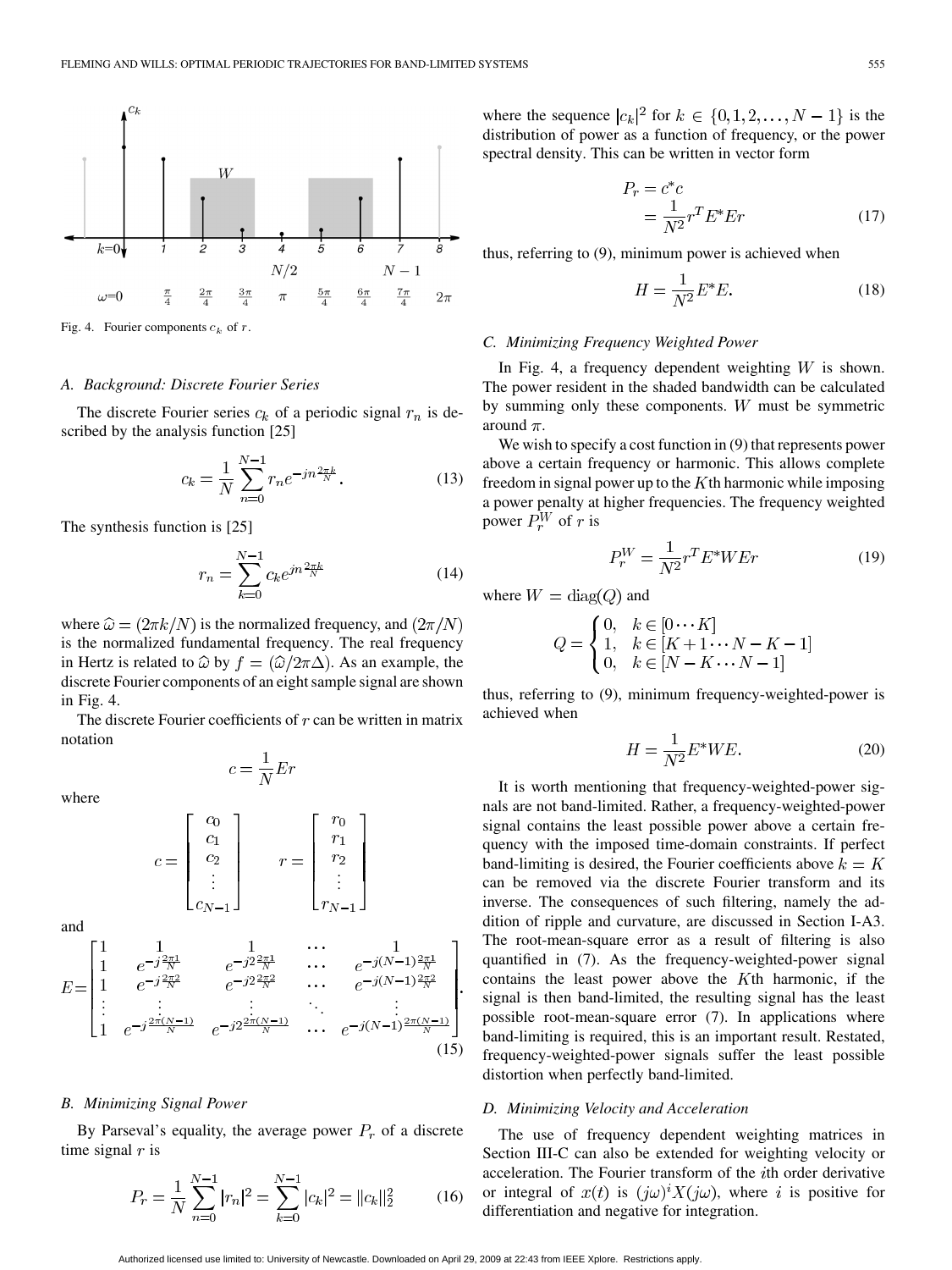Rather than calculating the Fourier series of  $r$  in (15), we can calculate the Fourier series of its derivatives and integrals. The Fourier coefficients of the differentiated or integrated signal are

$$
c = \frac{1}{N} D E r \tag{21}
$$

where E and r are defined in (15),  $D = diag(Q)$  and

$$
Q = \begin{cases} (jk\frac{F_s}{N})^i, & k \in [0 \cdots N/2] \\ (j(N-k)\frac{F_s}{N})^i, & k \in [N/2+1 \cdots N-1]. \end{cases}
$$
(22)

This can be simplified to

$$
c = \left(\frac{F_s}{N}\right)^i \frac{1}{N} \tilde{D} E r \tag{23}
$$

where  $\tilde{D} = \text{diag}(\tilde{Q})$  and

$$
\tilde{Q} = \begin{cases}\n(jk)^i, & k \in [0 \cdots N/2] \\
(j(N-k))^i, & k \in [N/2+1 \cdots N-1].\n\end{cases}
$$
\n(24)

The average power  $P_r^i$  in the chosen *i*th derivative or integral of  $r$  is

$$
P_r^i = \left(\frac{F_s}{N}\right)^{2i} \frac{1}{N^2} r^T E^* \tilde{D}^* \tilde{D} E r.
$$
 (25)

Thus, referring to (9), minimum velocity or acceleration is achieved when  $i = 1$  or 2 respectively, and

$$
H = \left(\frac{F_s}{N}\right)^{2i} \frac{1}{N^2} E^* \tilde{D}^* \tilde{D} E.
$$
 (26)

Analogous to Section III-C, we can also consider a frequency weighted version of  $P_r^i$ 

$$
P_r^{i,W} = \left(\frac{F_s}{N}\right)^{2i} \frac{1}{N^2} r^T E^* \tilde{D}^* W \tilde{D} E r. \tag{27}
$$

Referring to (9), minimum frequency-weighted velocity or acceleration is achieved when

$$
H = \left(\frac{F_s}{N}\right)^{2i} \frac{1}{N^2} E^* \tilde{D}^* W \tilde{D} E.
$$
 (28)

## *E. Single-Sided Frequency Domain Calculations*

Real valued signals with an even number of samples have a symmetric spectrum about the Nyquist frequency. The problem size of (9) can be significantly reduced by considering only one half the spectrum. The signal power is simply twice the sum contained in each half spectrum. That is

$$
P = 2P_{0:N/2} - P_{N/2} \tag{29}
$$

where the additional  $P_{N/2}$  term is due to the power at the Nyquist rate only occurring once. The error in neglecting this additional term becomes smaller as the number of samples increases. For large  $N$  it is sufficient to approximate

$$
P = 2P_{0:N/2}.\tag{30}
$$

Using this simplification, the  $E, D, \tilde{D}$  and W need only be computed for  $k = 0$  to  $N/2$ .

# IV. TIME DOMAIN COST FUNCTION

In addition to the frequency domain objectives discussed in the previous section, the quadratic cost in (9) can also represent a function of time. This is useful for incorporating finiteimpulse response (FIR) weighting functions used in previous trajectory design techniques. The time domain approach is also numerically robust when specifying optimizations that include a weighting on signal derivatives, for example velocity and acceleration.

The time domain cost function is defined as the output power of an FIR filter whose input is  $y$ . That is, we seek to minimize

$$
z_n = \frac{1}{N} \sum_{n=0}^{N-1} |B(q^{-1})y_n|^2
$$
 (31)

where  $B(q^{-1})$  is an FIR filter of order  $N_B$  and length  $N_B + 1$ . In matrix form,  $z_n = B(q^{-1})y_n$  can be written

$$
z = \mathbf{B}y, \text{ where}
$$
\n
$$
z = \begin{bmatrix} z_{0+N_b} \\ z_{1+N_b} \\ z_{2+N_b} \\ \vdots \\ z_{N-1} \end{bmatrix}, y = \begin{bmatrix} y_0 \\ y_1 \\ y_2 \\ \vdots \\ y_{N-1} \end{bmatrix}
$$
\nand\n
$$
\mathbf{B} = \begin{bmatrix} b_{N_B} & \cdots & b_1 & b_0 & 0 & 0 & 0 & 0 & 0 \\ 0 & b_{N_B} & \cdots & b_1 & b_0 & 0 & 0 & 0 & 0 \\ 0 & 0 & b_{N_B} & \cdots & b_1 & b_0 & 0 & 0 & 0 & 0 \\ 0 & 0 & 0 & 0 & 0 & 0 & 0 & 0 & 0 \\ 0 & 0 & 0 & 0 & 0 & 0 & b_{N_B} & \cdots & b_1 & b_0 \end{bmatrix}.
$$
\n(32)

The power in  $z$  is

$$
\frac{1}{N} \sum_{n=0}^{N-1} |B(q^{-1})y_n|^2 = \frac{1}{N} ||B(q^{-1})y_n||_2^2
$$

$$
= \frac{1}{N} z^T z
$$

$$
= \frac{1}{N} y^T \mathbf{B}^T \mathbf{B} y.
$$
(33)

Thus, referring to (9), the power in  $z$  is minimized when

$$
H = \frac{1}{N} \mathbf{B}^T \mathbf{B} \tag{34}
$$

where  $\bf{B}$  is the matrix of FIR filter coefficients described in (32).

#### *A. Minimum Velocity*

The discrete velocity of  $y_n$  is the first-order time derivative

$$
\frac{dy_n}{dt} = \frac{y_n - y_{n-1}}{\Delta}.\tag{35}
$$

Thus, the FIR filter that represents differentiation is

$$
B(q^{-1}) = \frac{1}{\Delta}(1 - 1q^{-1}).
$$
\n(36)

This filter can be used in the time-domain cost function (34) to penalize velocity. The filter coefficients are  $b_0 = 1$  and  $b_1 = -1.$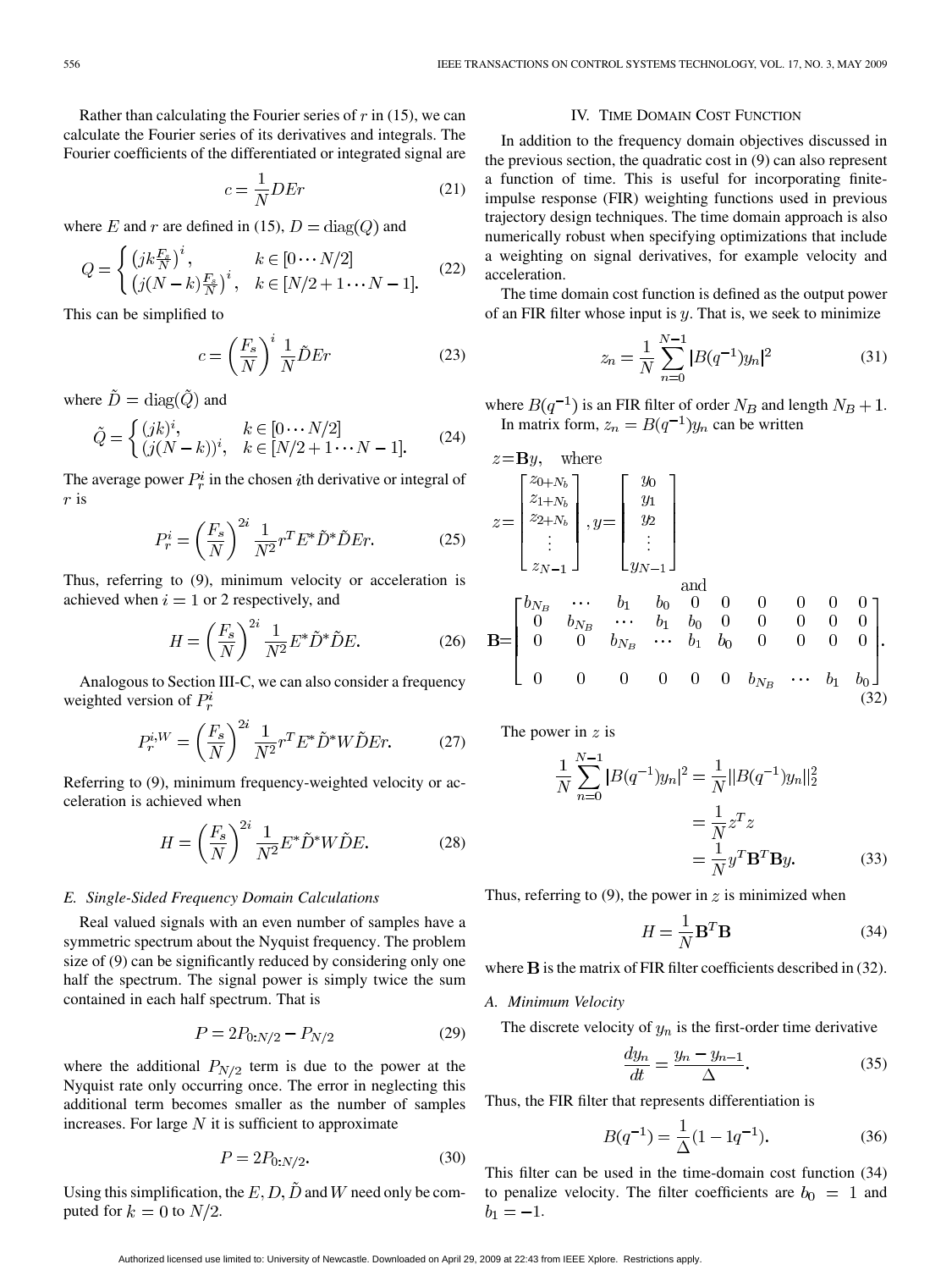## *B. Minimum Acceleration*

The discrete acceleration of  $y_n$  is the second-order time derivative

$$
\frac{d^2 y_n}{dt^2} = \frac{1}{\Delta} \left( \frac{dy_n}{dt} - \frac{dy_{n-1}}{dt} \right)
$$
  
= 
$$
\frac{(y_n - y_{n-1}) - (y_{n-1} - y_{n-2})}{\Delta^2}
$$
  
= 
$$
\frac{y_n - 2y_{n-1} + y_{n-2}}{\Delta^2}.
$$
 (37)

Thus, the FIR filter that represents double differentiation is

$$
B(q^{-1}) = \frac{1}{\Delta^2} (1 - 2q^{-1} + 1q^{-2}).
$$
 (38)

This filter can be used in the time-domain cost function (34) to penalize acceleration. The filter coefficients are  $b_0 = 1, b_1 =$  $-2$ , and  $b_2 = 1$ .

#### *C. Frequency Weighted Objectives*

Analogous to the frequency weighted cost functions in Section III, time domain cost functions can also be subjected to frequency domain weightings, however, the process is less direct.

Frequency weighted power can be achieved by using the filter  $B(q^{-1})$  to implement the desired frequency weighting. In this case, the quadratic cost  $H$  representing power at the output of the filter is described in (33) and (34). If the filter  $B(q^{-1})$  has already been utilized, for example to specify velocity or acceleration, a frequency weighting can still be applied by generating a second filter  $B_2(q^{-1})$ , whose frequency response represents the desired weighting, and convolving the two, i.e.,

$$
B(q^{-1}) = B_1(q^{-1}) \otimes B_2(q^{-1}) \tag{39}
$$

where  $B(q^{-1})$  is the filter used in the cost function (34),  $B_1(q^{-1})$  is the filter used for example to specify velocity and  $B_2(q^{-1})$  is the frequency weighting filter.

# V. APPLICATION TO SCAN GENERATION

In periodic scanning applications, it is desirable to scan as quickly as possible without exciting mechanical resonance. In other words, an input signal is required that contains the least possible power at frequencies near and above the first mechanical resonance. This objective is satisfied by the frequency-weighted-power cost function described in Section III-C. The resulting trajectory contains the least possible power above a certain frequency while maintaining perfect scanning over a portion of the range.

For triangular and sawtooth scanning waveforms, the linear range is easily specified by a single parameter  $\beta$ . Referring to Fig. 5, the optimal trajectory  $y_k$  is equal to  $r_k$  when  $r_k < |\beta|$ , otherwise there is no restriction. Using the notation in Section II, the previous statement can be rewritten as  $y(S) = r(S)$ , where S is the set of sample indices for which  $r_k < |\beta|$ .

To specify the frequency weighting, it is convenient to stipulate the number of unrestricted low-frequency harmonics that may appear in the optimal signal. The spectrum of a triangular scanning signal is shown in Fig. 6. The frequency components of the optimal signal are unrestricted between dc and the  $K$ th harmonic. All harmonics greater than  $K$  are penalized equally.



Fig. 5. Reference and optimal trajectory  $r(t)$  and  $y(t)$ . The optimal signal is equal to  $r(t)$  when  $r(t) < |\beta|$ , otherwise there is no restriction.



Fig. 6. Fourier components of a triangular scanning signal plotted against harmonic number  $k$ . The optimal signal is unrestricted in spectral content between dc and the  $K$ th harmonic. All harmonics greater than  $K$  are penalized to avoid excitation of the system  $G$ .

A MATLAB function that generates and simulates optimal scanning signals, named generateTriangle, is available by contacting the first author.

## A. Choosing  $\beta$  and  $K$

When using the frequency weighted power objective, frequency content above the cutoff is minimized by decreasing  $\beta$ and increasing  $K$ . If either parameter is fixed, the other can be varied to reduce scan error to an arbitrary value.

Assuming the allowable bandwidth is known, two possible scenarios arise when considering the choice of  $\beta$  and K, these are as follows.

- 1) The error and scan range are fixed. What is the maximum scan frequency? This is characteristic of most practical circumstances where scan range and precision are more highly valued than frequency. The scan frequency is simply reduced to a point where the number of in-bandwidth harmonics are sufficient to satisfy the error criterion.
- 2) The error and scan frequency are fixed. What is the maximum scan range  $\beta$ ? This case arises in high speed applications where scan range is sacrificed for increased frequency. Given the number of allowable harmonics, e.g., 3,  $\beta$  is reduced until the error is satisfactory. If the resulting scan range in impractically small, the scan frequency must be revised.

Both of these scenarios are easily resolved by plotting the free parameter versus error.

In general purpose applications where no fixed limit on frequency or scan range exists, some insight can be gained by plotting the high-frequency signal content versus the scan range  $\beta$ and number of harmonics  $K$  as shown in Figs. 7 and 8. Here,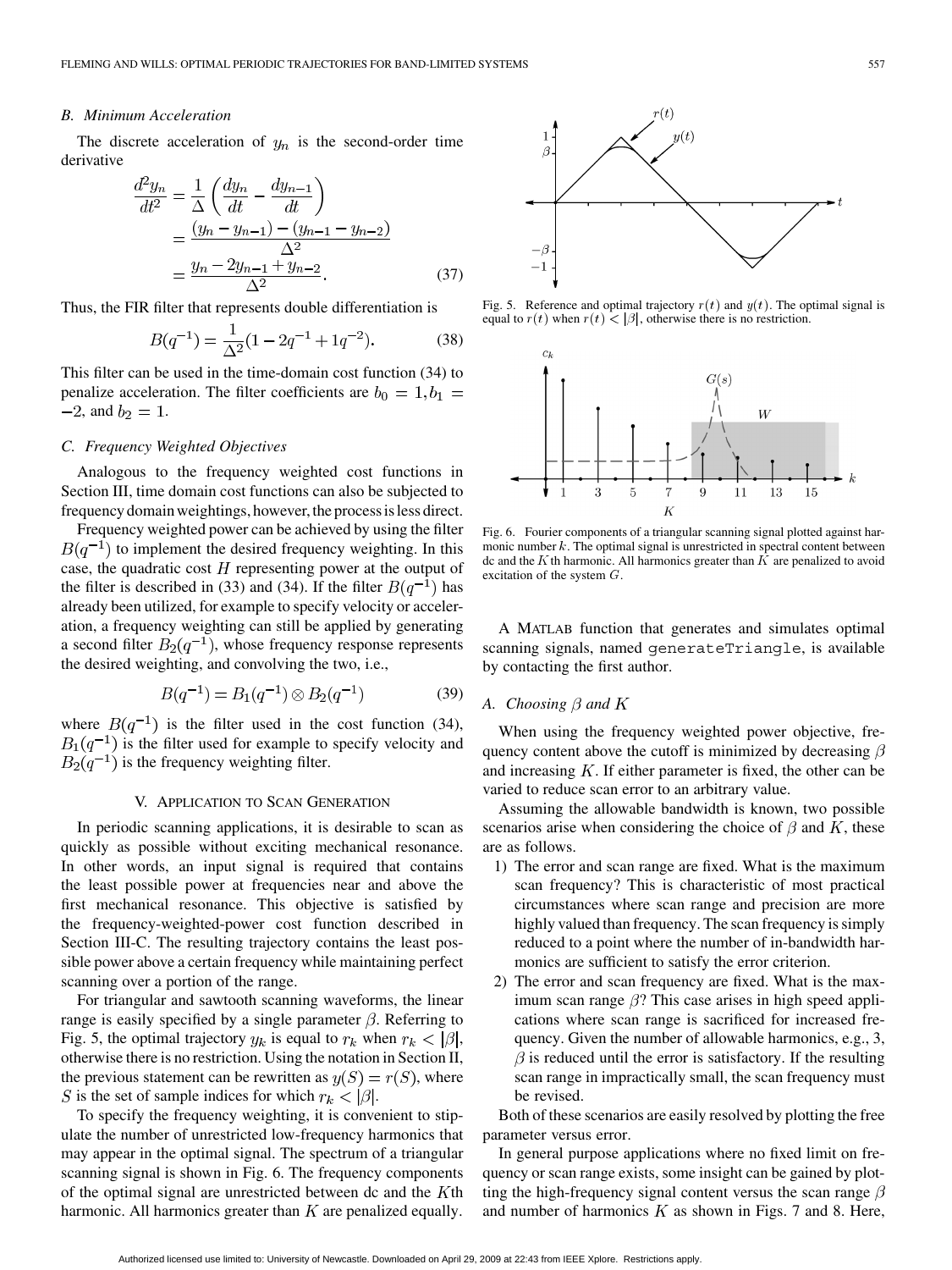

Fig. 7. Absolute sum of the first 50 out of bandwidth Fourier coefficients versus scan range  $\beta$  ( $K = 9$ ).



Fig. 8. Absolute sum of the first 50 out of bandwidth Fourier coefficients versus the number of included harmonics  $K$  ( $\beta = 0.5$ ).

the high-frequency signal power is defined as the absolute sum of the first 50 harmonic components above  $K$ .

If scan range is valued highly, a good choice for  $\beta$  is 0.7, this provides approximately the maximum scan range before high-frequency content significantly increases. Beyond  $\beta = 0.8$ there is little difference between the optimal, and minimum acceleration signals. If  $\beta$  is chosen fairly large ( $\beta \geq 0.7$ ), the scan error must be minimized by including a large number of harmonics. For example, if the scan frequency is one twentieth the mechanical resonance frequency,  $K$  can be chosen up to 19. In Fig. 8 it is clear that  $K = 19$  will provide a very high degree of performance.

If scan speed is highly valued,  $K$  must be small. If the scan speed is 10% the resonance frequency,  $K$  must be 9 or less. The smallest reasonable value for  $K$  is 5, which allows only 3 sine waves in the optimal signal and scan speeds up to 20% the resonance frequency. In such cases,  $\beta$  must be severely reduced to minimize induced vibration. In Fig. 7, reducing  $\beta$  to 0.3 can provide excellent performance at ultra high speed.

The authors recommend the following two general purpose choices for  $\beta$  and K.

- $\beta = 0.7$  and  $K = 9$ . This provides good scan range, operation up to 10% of the mechanical resonance frequency and a reasonable minimum of induced vibration. Slower scan speeds with higher  $K$  improve performance.
- $\beta = 0.5$  and  $K = 5$  or 7. This is more suitable for high performance scanning where scan frequency approaches 20% the resonance frequency. Vibration can be reduced by further reducing  $\beta$  to 0.4 or less.

#### *B. Improving Feedback and Feedforward Controllers*

*1) Feedback:* In addition to improving the performance of open-loop scanners, optimized input signals are also useful as reference commands for feedback control loops. As tracking control loops are typically limited in bandwidth to around onetenth that of the open-loop system, the frequency content of reference commands must be strictly conserved if tracking error is to be kept low.

Further limitations arise in many electromechanical systems that exhibit nonlinearity such as hysteresis. In these systems, high controller loop-gain is required to attenuate tracking error. In integral control loops, significant loop-gain is only available one-decade below the closed-loop bandwidth. Thus, the system should only be driven by reference commands that contain frequency components significantly lower than the closedloop bandwidth, which is typically only a fraction of the first resonance frequency. In such cases, an optimized reference trajectory can provide the best utilization of the small bandwidth available.

In more general circumstances, reference commands with lower high-frequency content relax the close-loop bandwidth requirement. This, in turn, requires less controller gain, resulting in greater robustness and less feed-through of sensor noise to the regulated variable.

*2) Feedforward:* In systems using inversion based feedforward control, the choice of reference signal is critical. Wide bandwidth input signals have spectral components at frequencies where the inversion filter can be highly sensitive to modeling error [16]. Sensitivity to modeling error can be reduced if the reference signal has minimal harmonic content in the bandwidth where inversion is required [16]. The frequency-weighted-power signal, discussed in Section V, is such an input that contains minimum high-frequency power and can provide the greatest immunity to modeling error.

Frequency-weighted-power signals also minimize control signal magnitude by avoiding frequencies where the plant response is small. This is highly advantageous in iterative systems that achieve near perfect inversion [10]. If the internal reference signal contains frequency components at, or near, plant zeros, extremely large inputs are generated in compensation. Frequency-weighted-power signals that contain minimal high-frequency harmonics can greatly reduce this problem.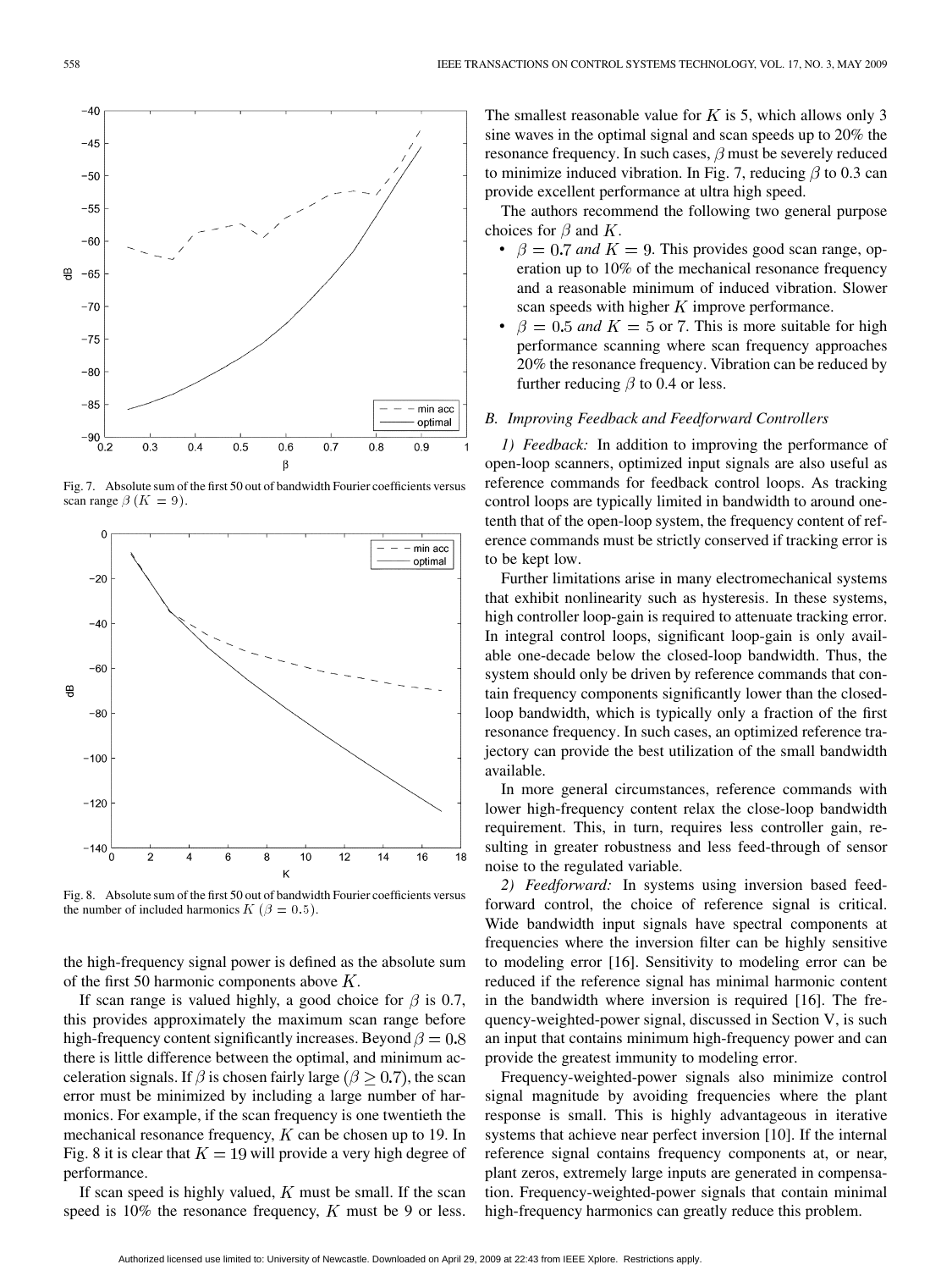

Fig. 9. Input signals under comparison are plotted in (a). Each signal is plotted with an offset for clarity. The example scanner model  $G(s)$  (40), whose frequency response is plotted in (b), was excited with each signal. The resulting displacement and difference to an ideal triangle signal is plotted in (c) and (d). Plot (e) contains the first 25 Fourier coefficients of the triangle, minimum-acceleration and frequency-weighted power waveforms. (a) Input signals. (b) Frequency response. (c) Resulting displacement. (d) Error. (e) Fourier coefficients.

## VI. COMPARISON TO OTHER TECHNIQUES

As discussed in the introduction, a number of techniques have been proposed for minimizing induced vibration in mechanical scanners. In this section, these techniques are compared to the frequency-weighted-power signal discussed in Section V.

A simple scanner model is considered with two resonances, one at 10 Hz and another at 100 Hz. The transfer function is

$$
G(s) = \frac{0.7\omega_1^2}{s^2 + 2\omega_1\xi_1s + \omega_1^2} + \frac{0.3\omega_2^2}{s^2 + 2\omega_2\xi_2s + \omega_2^2}
$$
(40)

where  $\omega_1 = 2\pi 10, \omega_2 = 2\pi 100$ , and  $\xi_1 = \xi_2 = 0.01$ . The frequency response of  $G(s)$  is plotted in Fig. 9(b).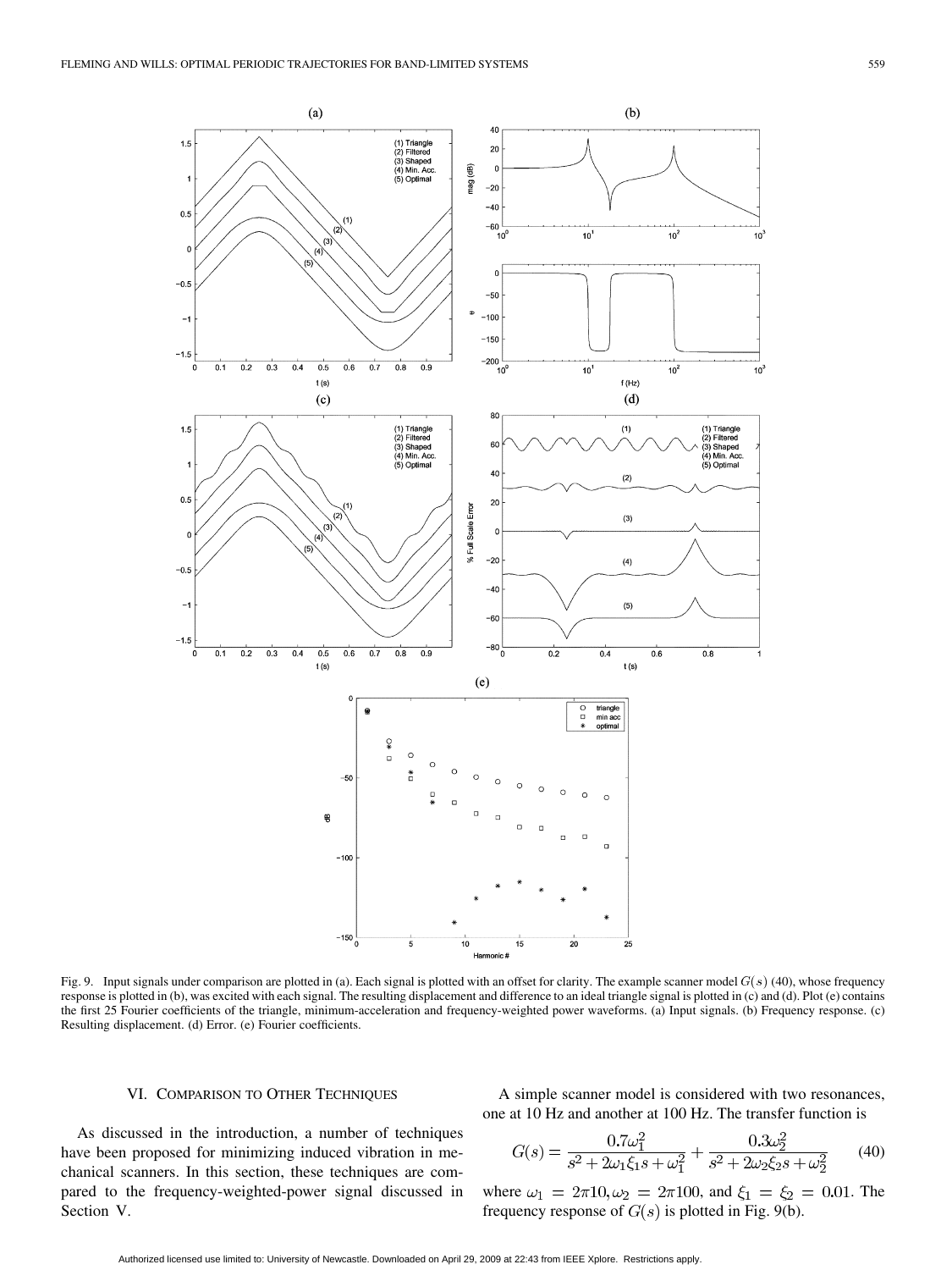TABLE I SIMULATED ROOT-MEAN-SQUARE ERROR BETWEEN THE OUTPUTS AND A TRIANGLE WAVE (CALCULATED IN THE TIME RANGE WHERE THE OPTIMAL SIGNAL IS LINEAR). TWO CASES ARE CONSIDERED, ONE WHERE THE RESONANCE FREQUENCY IS 10 HZ, AND ANOTHER WHERE THE RESONANCE FREQUENCY IS REDUCED BY 10% TO 9 HZ

| Resonance Freq.   | $10$ Hz | 9 Hz   |
|-------------------|---------|--------|
| Triangle          | 3.1%    | 1.2%   |
| Filtered-Triangle | 0.53%   | 0.77%  |
| Shaped-Triangle   | 0.062%  | 0.46%  |
| Min. Acc.         | 0.39%   | 0.13%  |
| Optimal           | 0.0075% | 0.011% |

It is desired to operate the scanner at one-tenth the resonance frequency, i.e., 1 Hz. The five input signals under consideration are as follows.

- 1) *Triangle Signal*: 1 Hz, unity amplitude triangle wave with a linear range of  $\pm 1$ .
- 2) *Filtered-Triangle*: Triangle signal, non-causally filtered by the minimum order Butterworth frequency response that achieves less than 3 dB ripple below 7 Hz and more than 80 dB attenuation at 9 Hz. The linear range is  $\pm 0.75$ .
- 3) *Shaped-Triangle*: Triangle signal with 0.05 s flat area at each apex as described in [23]. This signal provides excellent performance if the resonance frequency is known and the mechanical system is second order. The performance degrades if the resonance frequency is not exactly known or the system order is greater than 2. The linear range is  $\pm 0.9$ .
- 4) *Minimum Acceleration (Min. Acc.)*: Minimum acceleration trajectory with a linear scan range of  $\pm 0.5(\beta = 0.5)$ .
- 5) *Optimal*: Frequency-weighted-power signal with a linear scan range of  $\pm 0.5(\beta = 0.5)$  and  $K = 7$  as described in Section V.

The five input signals under consideration are plotted in Fig. 9(a). When applied to the example system  $G(s)$ , the resulting output and corresponding error are shown in Fig. 9(c) and (d). To summarize the results, root-mean-square errors are presented in Table I. The frequency-weighted-power signal is observed to outperform other techniques by between 8 and 400 times. In Table I, results from a second simulation where the resonance frequency is reduced by 10% are also reported. While the shaped-triangle signal performs well in the nominal simulation, it is not robust to changes in the resonance frequency. This is due to its dependency on the scanner resonance. In contrast, the frequency-weighted-power signal is not model-based and performs well when the resonance frequency is not known or prone to variation. Further insight can be gained by considering Fig. 9(e) where the Fourier coefficients of the triangle, minimum-acceleration and frequency-weighted-power signal are plotted. Clearly, after the seventh harmonic, the frequency-weighted-power coefficients drop to extremely small magnitudes. Hence, variations in system dynamics after the seventh harmonic have little effect on the tracking error.

#### VII. EXPERIMENTAL APPLICATION

Two-axis micro- and nano-positioning stages are used extensively in many forms of scanning probe microscope. They typically comprise a pair of piezoelectric actuators, mechanical displacement amplifiers, and a flexure guided sample platform. Although these configurations can achieve high precision with millimeter range motion, the internal displacement amplifiers, large piezoelectric stacks, and platform mass contribute to a low mechanical resonance frequency. An example of such a stage is the Physik Intrumente P-734. This stage has a range of  $100 \mu m$  but a resonance frequency of only 420 Hz. The frequency response of a single axis is plotted in Fig. 10(b). The unity gain bandwidth extends from dc to around 140 Hz where a phase and magnitude shift of 5 degrees and 1 dB exists. Above this frequency, the phase and magnitude response degrade rapidly. To achieve accurate scanning in open-loop, the input signal spectrum should be retained to within 140 Hz.

Without using model-based inversion, the fastest practical scan speed for the platform under consideration is around 20 Hz. In this case, the 3rd, 5th, and 7th harmonics occur at 60, 100, and 140 Hz. An optimal signal can be designed to achieve high scan range with minimal harmonic content above 140 Hz, this implies  $\beta = 0.5$  and  $K = 7$ . With a sampling rate of 20 kHz (1000 points per period), the 20 Hz optimal input signal can be generated with the command: generate-Triangle(20000,20,0.5,7). This signal and the other signals discussed in Section VI were applied to develop a scan with 13  $\mu$ m linear range. As the choice of  $\beta$  and K is identical to that in Section VI, Fig. 9(e) also pertains to the signals here.

The resulting displacement and difference to an ideal triangle wave is plotted in Fig. 10(c) and (d). The performance is summarized in Table II. Although the frequency-weighted-power signal outperforms other techniques, the magnitude of the error is significantly greater than expected from the spectra plotted Fig. 9(e). The difference is due to the presence of measurement noise and piezoelectric hysteresis that set a minimum bound on the achievable error.

In general, piezoelectric hysteresis will be worsened if the optimization increases peak signal amplitude and *vice versa*.

#### VIII. CONCLUSION

In this work, scanning trajectories for band-limited systems are designed that minimize a frequency or time domain cost function while enforcing linearity over a certain range. Specific cost functions include minimum velocity, acceleration or power. These are easily combined to achieve multiple objectives, and/or subjected to frequency domain weighting.

The frequency-weighted-power objective was introduced to maximize the scanning performance of band-limited systems. It enforces linearity over a certain range  $(\pm \beta)$  while minimizing signal power above a chosen frequency. The key advantages of the frequency-weighted-power signal are as follows:

- perfect linearity over a certain range  $(\pm \beta)$ ;
- minimum frequency content above the chosen  $K$ th harmonic;
- $\beta$  and K can be varied to achieve arbitrarily low oscillation;
- simplifies and improves the performance of feedforward and feedback control systems.

The frequency-weighted-power signal outperforms present techniques in simulation and experiment on a standard nano-positioning platform. Even with conservative values of  $\beta$  and  $K$ ,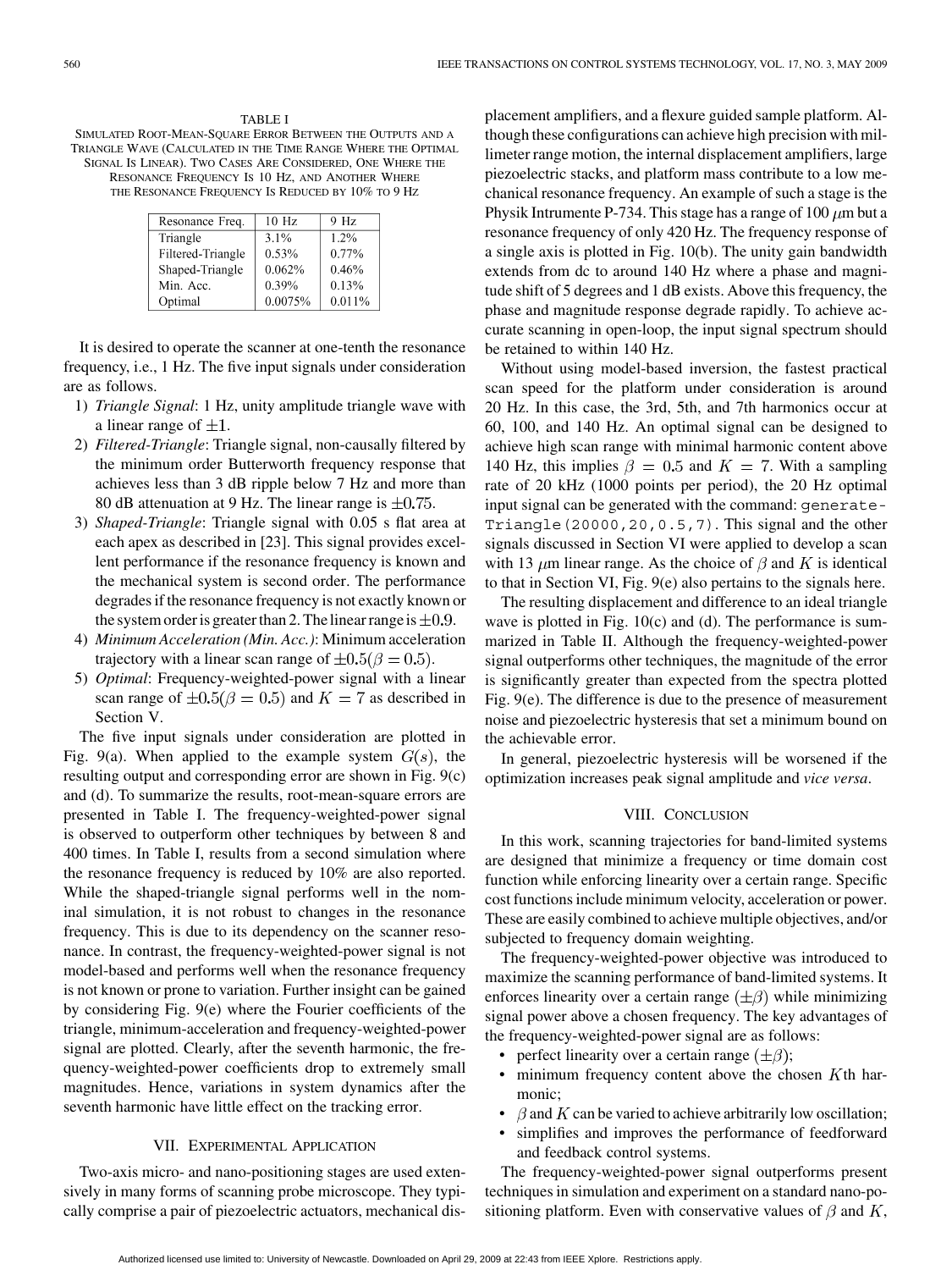

Fig. 10. 20 Hz input signals in (a) were experimentally applied to the scanner with frequency response shown in (b). The resulting displacement and corresponding error is plotted in (c) and (d). (a) Input signals. (b) Frequency response (in micrometers per Volt). (c) Resulting displacement. (d) Error.

#### TABLE II

EXPERIMENTAL ROOT-MEAN-SQUARE ERROR BETWEEN AN IDEAL TRIANGLE WAVE AND THE MEASURED OUTPUT (CALCULATED IN THE TIME RANGE WHERE THE OPTIMAL SIGNAL IS LINEAR). TWO CASES ARE CONSIDERED, ONE WHERE THE SCANNER IS UNLOADED, AND ANOTHER WHERE A SAMPLE PLATE IS ADDED THAT REDUCES THE RESONANCE FREQUENCY BY 16% TO 350 HZ

| Resonance Freq.   | 420 Hz | 350 Hz  |
|-------------------|--------|---------|
| Triangle          | 2.9%   | 3.87%   |
| Filtered-Triangle | 0.61%  | 0.72%   |
| Shaped-Triangle   | 0.56%  | $1.1\%$ |
| Min. Acc.         | 0.21%  | 0.60%   |
| Optimal           | 0.18%  | 0.22%   |

an order of magnitude improvement in induced oscillation can be achieved. This improvement increases dramatically as scan range is sacrificed, or more harmonics are allowed.

#### **REFERENCES**

[1] E. Meyer, H. J. Hug, and R. Bennewitz*, Scanning Probe Microscopy. The Lab on a Tip*. Heidelberg, Germany: Springer-Verlag, 2004.

- [2] Q. Zou, K. K. Leang, E. Sadoun, M. J. Reed, and S. Devasia, "Control issues in high-speed AFM for biological applications: Collagen imaging example," *Asian J. Control*, vol. 6, no. 2, pp. 164–176, June 2004.
- [3] D. Y. Abramovitch, S. B. Andersson, L. Y. Pao, and G. Schitter, "A tutorial on the mechanisms, dynamics, and control of atomic force microscopes," in *Proc. Amer. Control Conf.*, NY, Jul. 2007, pp. 3488–3502.
- [4] S. Devasia, E. Eleftheriou, and S. O. R. Moheimani, "A survey of control issues in nanopositioning," *IEEE Trans. Control Syst. Technol.*, vol. 15, no. 5, pp. 802–823, Sep. 2007.
- [5] Y. Zhao and S. Jayasuriya, "Feedforward controllers and tracking accuracy in the presence of plant uncertainties," in *Proc. Amer. Control Conf.*, Baltimore, MD, Jun. 1994, pp. 360–364.
- [6] J. S. Dewey, K. K. Leang, and S. Devasia, "Experimental and theoretical results in output-trajectory redesign for flexible structures," *ASME J. Dyn. Syst., Meas. Control*, vol. 120, pp. 456–461, 1998.
- [7] G. Schitter and A. Stemmer, "Identification and open-loop tracking control of a piezoelectric tube scanner for high-speed scanning-probe microscopy," *IEEE Trans. Control Syst. Technol.*, vol. 12, no. 3, pp. 449–454, May 2004.
- [8] D. Croft, G. Shed, and S. Devasia, "Creep, hysteresis, and vibration compensation for piezoactuators: Atomic force microscopy application," *Trans. ASME, J. Dyn. Syst., Meas., Control*, vol. 123, pp. 35–43, Mar. 2001.
- [9] H. Perez, Q. Zou, and S. Devasia, "Design and control of optimal scan trajectories: Scanning tunneling microscope example," *J. Dyn. Syst., Meas., Control*, vol. 126, pp. 187–197, Mar. 2004.